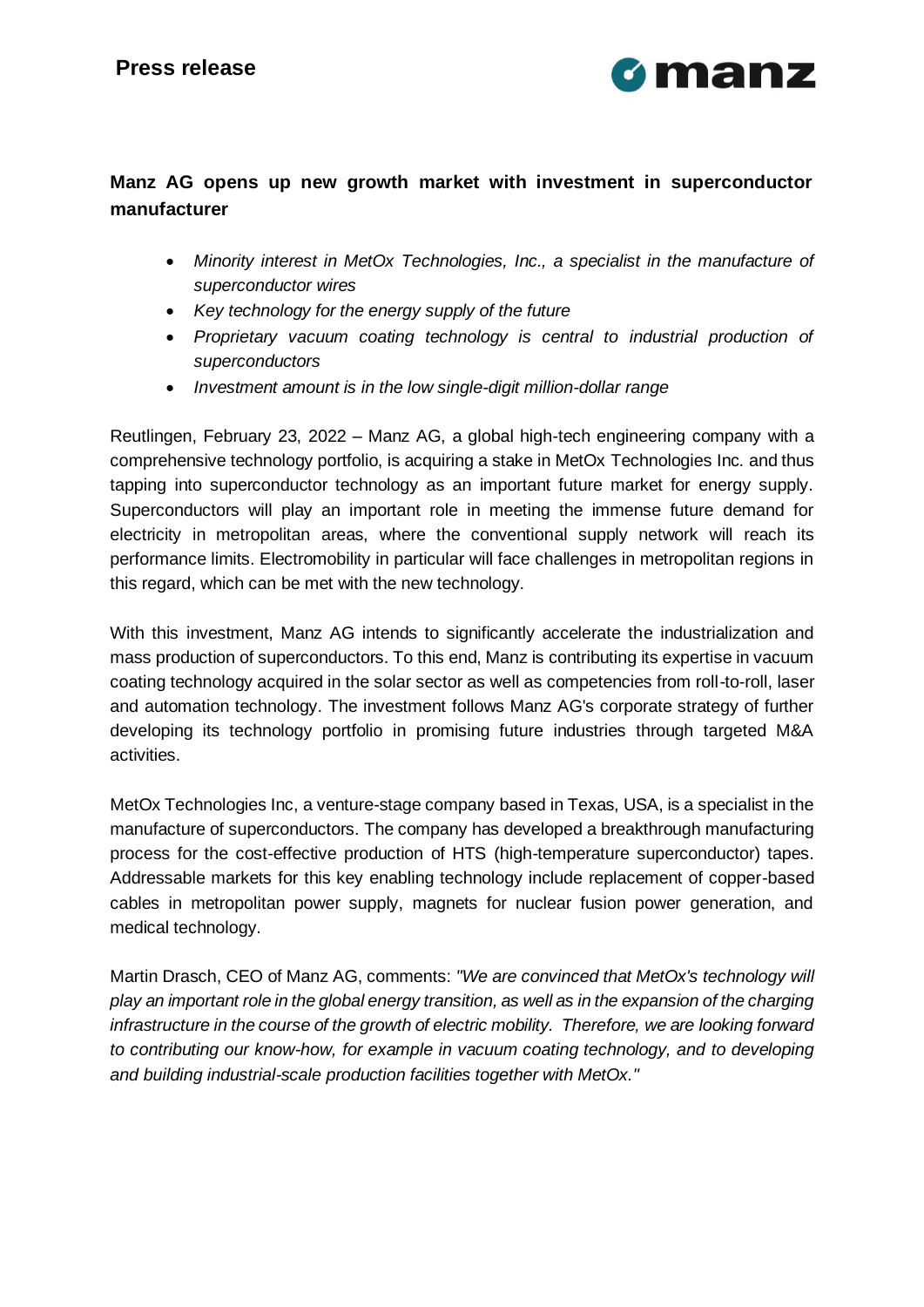# **Press release**



#### **Image:**



Manz is acquiring a stake in MetOx Technologies Inc. and thus tapping into superconductor technology as an important future market for energy supply.

#### **Company profile:**

#### **Manz AG – engineering tomorrow's production**

Manz AG is a global high-tech engineering company.

Focusing on the automotive industry and electromobility, battery manufacturing, electronics, energy as well as medical technology, Manz develops and builds innovative and efficient production solutions: From customized single machines for laboratory production or pilot and small series production, to standardized modules and systems, to turnkey lines for mass production.

Technologically, Manz's production equipment is based on many years of experience in the fields of automation, laser processing, inspection systems, and wet chemistry.

With currently around 1,400 employees, the Manz Group develops and produces in Germany, Slovakia, Hungary, Italy, China and Taiwan. Sales and service subsidiaries also exist in the USA and India.

Manz AG was founded in 1987 and has been listed on the Frankfurt Stock Exchange since 2006. In fiscal year 2020, the group generated revenues of around 237 million euros.